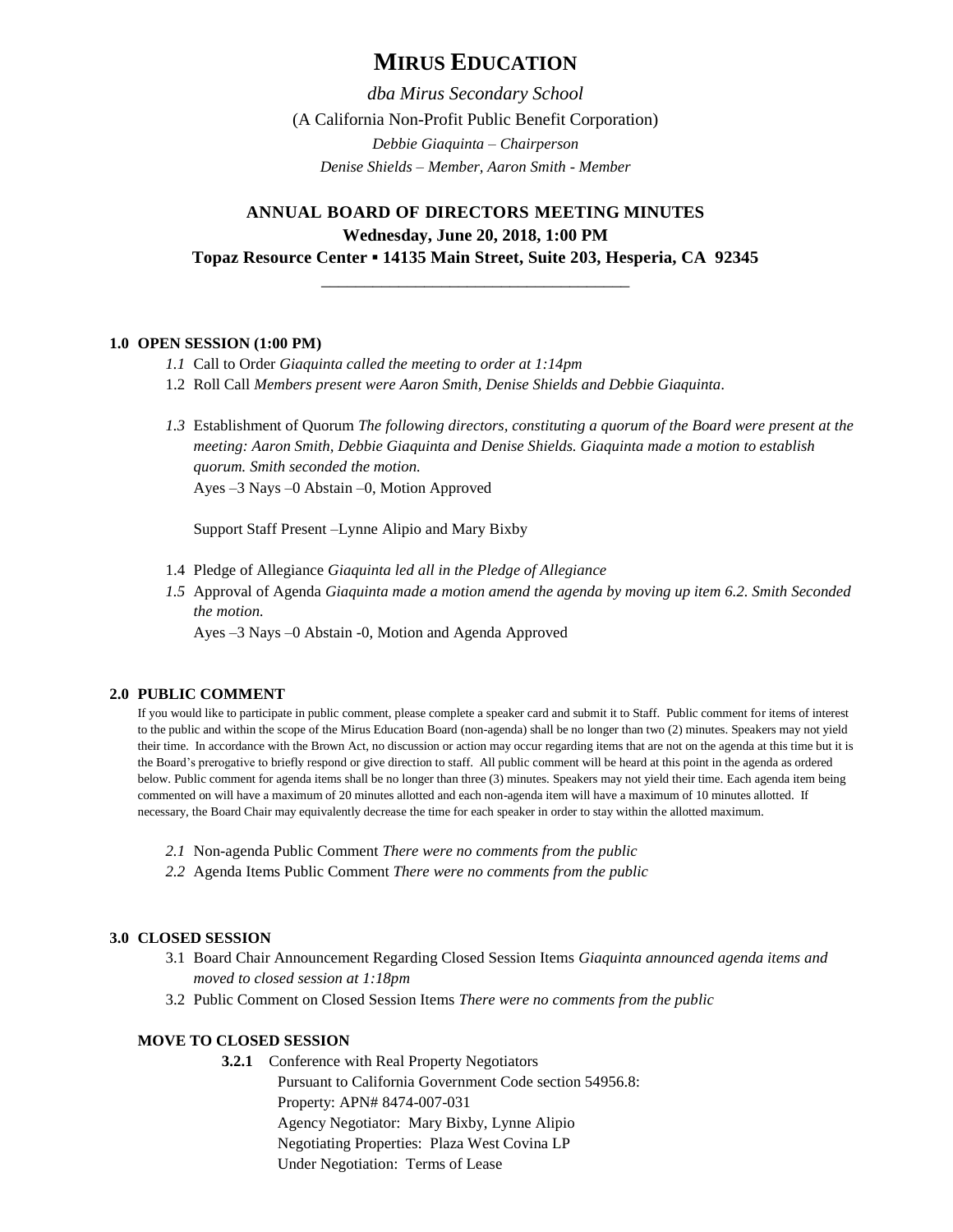**3.2.2** Public Employment

3.2.2.1 Founder, President and Chief Executive Officer

## **RETURN TO OPEN SESSION** *Returned to open session at 1:26pm*

*3.3* Report out of action taken in closed session, if any. *Giaquinta reported no action taken during closed session*

## **4.0 ADMINISTRATIVE ITEMS**

- 4.1 President's Report
	- *4.1.1* Suicide Research *Bixby provided a description of the work currently being conducted to research and implement practices and trainings for student suicide prevention*
	- **4.1.2** Presentation of Mentor Projects *Bixby updated the Board on the purpose and ongoing progress of the Fellows project that will cumulate with a presentation ceremony in July*
	- **4.1.3** Graduation Numbers *Bixby reviewed the numbers of Mirus graduates for 2017-2018*
	- **4.1.4** Marketing Efforts *Alipio discussed the strategic focus of ongoing marketing efforts and importance of capturing enrollment early in the school year*
	- **4.1.5** SSP-Audeo Prop Z Building Update *Bixby provided an update on the current occupancy status and build out progress of the Prop Z Building in Mission Valley*
- 4.2 Strategic Plan Update
	- **4.2.1** Mirus Secondary School
		- 4.2.1.1 School Participation Report for the period of 2017-2018 Month 7 11: 12/18/17 – 5/4/18

*The Board Reviewed the School Participation Report for Months 7-11*

## **5.0 CONSENT AGENDA**

All matters listed under the consent agenda are considered by the Board to be routine and will be approved/enacted by the Board in one motion in the form listed below. Unless specifically requested by a Board member for further discussion or removed from the agenda, there will be no discussion of these items prior to the Board votes on them. The President recommends approval of all consent agenda items.

5.1 Approval of Meeting Minutes for February 26, 2018, March 21, 2018

*Giaquinta made a motion to approve the Feb 26 Meeting Minutes. Smith seconded the motion*. Ayes –3 Nays –0 Abstain –0, Motion Approved

#### 5.2 **Consent Action Items Specific to Mirus Secondary School**

- **5.2.1** Ratification of the Annual Review of the Resource Supervision Policy 3280 *Smith made a motion to approve the Ratification of the Annual Review of the Resource Supervision Policy. Shields seconded the motion* Ayes –3 Nays –0 Abstain –0, Motion Approved
- **5.2.2** Approval to Renew Authority to Establish Bank Accounts and Invest Surplus Funds Resolution *Giaquinta made a motion to approve Renew Authority to Establish Bank Accounts and Invest Surplus Funds. Shields seconded the motion* Ayes –3 Nays –0 Abstain –0, Motion Approved
- **5.2.3** Approval of 2018-2019 Pupil Attendance Calendar *Smith made a motion to approve the 2018-2019 Pupil Attendance Calendar. Giaquinta seconded the motion* Ayes –3 Nays –0 Abstain –0, Motion Approved
	-
- **5.2.4** Approval of the Consolidated Application for
	- 5.2.4.1 2018-2019 Certificate of Assurance
	- 5.2.4.2 2018-2019 Protected Prayer Certification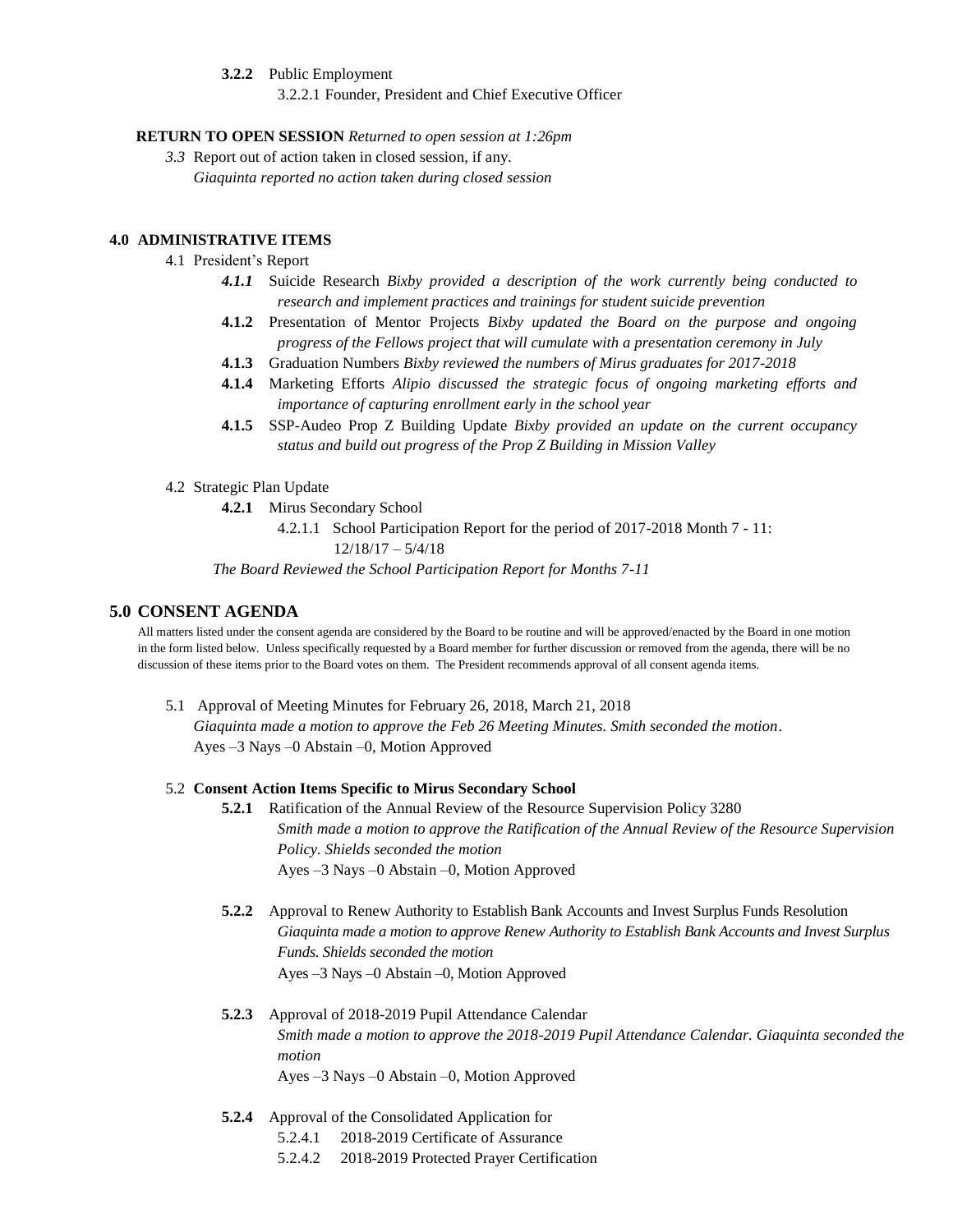5.2.4.3 2018-2019 LCAP Federal Addendum Certification 5.2.4.4 2018-2019 Application for Funding *Giaquinta made a motion to approve items 5.2.4.1through 5.2.4.4. Smith seconded the motion* Ayes –3 Nays –0 Abstain –0, Motion Approved

**5.2.5** Approval of 2018-2019 Board Meeting Dates Wednesday, October 17, 2018, Wednesday, February 20, 2019, Tuesday, June 25, 2019 *Smith made a motion to approve the 2018-2019 Board Meeting Dates. Shields seconded the motion* Ayes –3 Nays –0 Abstain –0, Motion Approved

## **6.0 ACTION ITEMS**

- 6.1 Approval of Lease Renewal for APN # 8474-007-031 as Presented in Item 3.2.1 *Shields made a motion to approve the lease renewal. Giaquinta seconded the motion* Ayes –3 Nays –0 Abstain –0, Motion Approved
- 6.2 Acceptance of Resignation of Board Member Mary Bixby Effective February 27, 2018 *Giaquinta made a motion to accept the resignation of board member Mary Bixby effective February 27, 2018. Shields seconded the motion.* Ayes –3 Nays –0 Abstain –0, Motion Approved
- *6.3* Approval for the Compensation Comparability Study for the Founder, President and Chief Executive Officer Position (Mary Bixby left the room.)

*Giaquinta made a motion to approve the Compensation Comparability Study. Smith seconded the motion.*  Ayes –3 Nays –0 Abstain –0, Motion Approved

- 6.4 Board Chair Oral Report Regarding Salary and Benefits under Contract for Founder, President and Chief Executive Officer Position (Mary Bixby left the room.) *Chairperson Giaquinta, presented and read out loud the Oral Report Regarding Salary and Benefits under Contract for Founder, President/Chief Executive Officer*.
- 6.5 Approval of Employee Contract for Founder, President and Chief Executive as Presented in Item 3.2.2 (Mary Bixby left the room.) *Giaquinta made a motion to approve the Contract for Founder, President and Chief Executive as presented in Item 3.2.2. Smith seconded the motion.* Ayes –3 Nays –0 Abstain –0, Motion Approved
- 6.6 Approval of 4.29% base salary increase for 2018-2019 in the amount of \$1,405.04 representing the amount authorized under Section A.3 of the Founder, President and Chief Executive Officer Employment Agreement (Mary Bixby recused herself and left the room.) *Smith made a motion to approve 4.29 % base salary increase for 2018-2019 in the amount of \$1,405.04 representing the amount authorized under Section A.3 of the Founder, President and Chief Executive Officer Employment Agreement. Shields seconded the motion* Ayes –3 Nays –0 Abstain –0, Motion Approved
- 6.7 Approval of Email Retention Policy *Shields made a motion to approve Email Retention Policy. Giaquinta seconded the motion* Ayes –3 Nays –0 Abstain –0, Motion Approved
- 6.8 Approval of Grade Level Determination Policy Smith made a motion to approve Grade Level Determination Policy. Giaquinta seconded the motion Ayes –3 Nays –0 Abstain –0, Motion Approved
- 6.9 Approval of the Resolution to Amend the Conflict of Interest Code